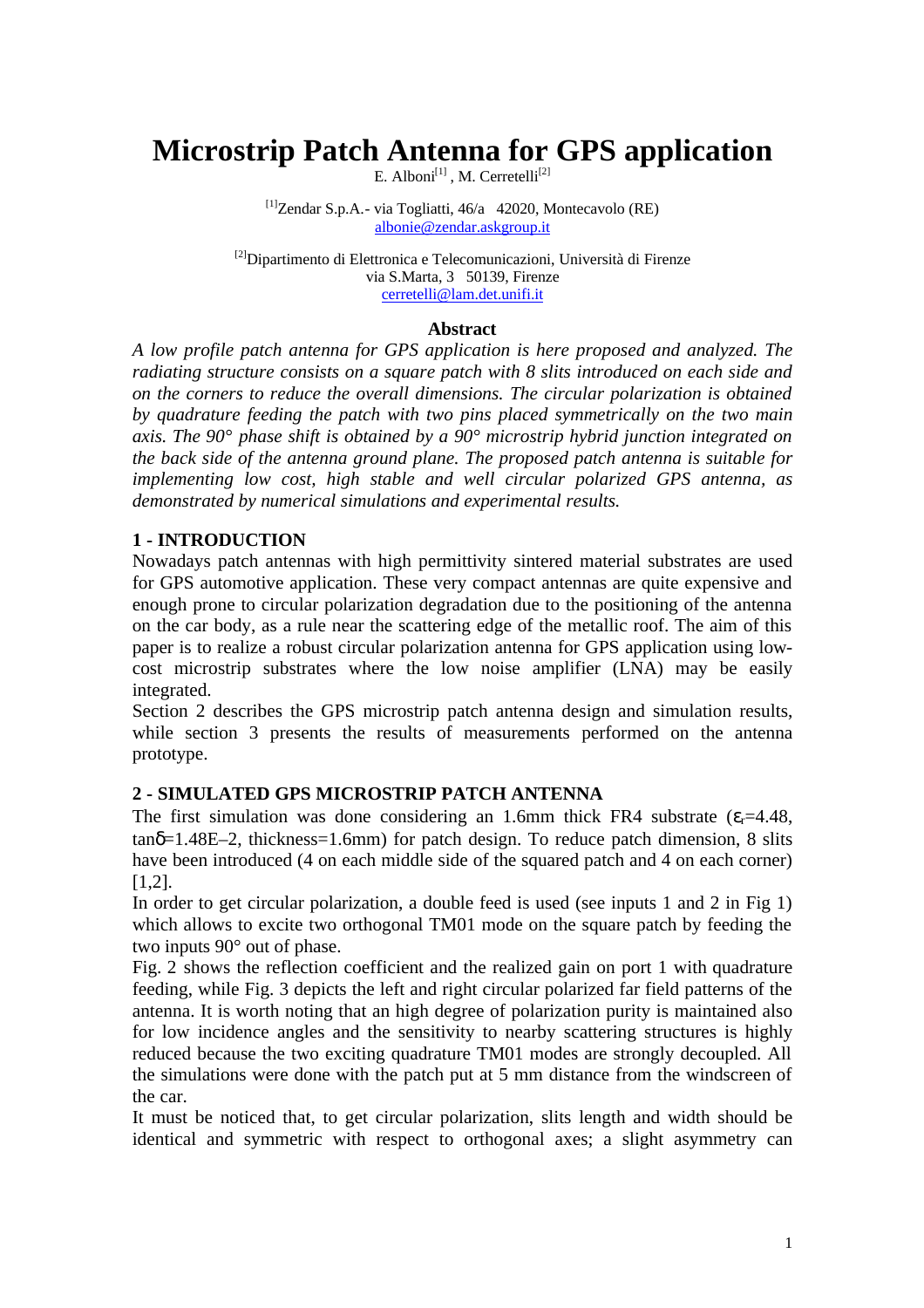produce strong degradation of the polarization purity because the two principal axes modes can go to resonate on different frequencies.

A 90° hybrid junction on a 0,8 mm thick FR4 substrate was designed to provide 90° out of phase double feeding point as shown in Fig. 4. Port 1 is the antenna input (receiver) and port 2 and 4 are the two quadrature outputs to be connected to the corresponding patch feeding points. To avoid spurious reflections, port 3 is terminated on a matched load (50 Ohm). In Fig. 5 the scattering parameters of the isolated hybrid junction are presented, while in Fig. 6 shows the results of the whole structure (feeding circuit  $+$ antenna).

To increase antenna efficiency and gain, a low loss material should be used to fabricate the patch: a new design has been realized employing Taconic TLC-32-0620" substrate  $(\epsilon_{r}=3.2, \tan\delta=0.002, \text{ thickness}=1.574 \text{mm})$ . Using this lower permittivity dielectric the patch dimensions exceed that of the corresponding patch on FR4 substrate, increasing from 36mm to 46mm. To get an effective increase of antenna gain, the ground plane under the patch should increase proportionally with patch dimensions: changing from 60mm to 80mm square ground plane, results in a gain increasing from  $-0.6$  dB to  $+1$ dB, due to the lower back radiation.

#### **3 - REALIZED GPS MICROSTRIP PATCH ANTENNA**

The first prototype of the antenna was built using a low-cost FR4 dielectric substrate. As expected from the simulations, measurements show that gain is strongly deteriorated by the high FR4 substrate losses (almost 3 dB).

Following simulations results, a second prototype was built on Taconic TLC-32-0620" substrate in order to increase the efficiency. The square patch, of 46 mm side was printed on a 60mm x 60mm circuit board. Hybrid junction feeding circuit was realized on a 80mm x 80mm FR4 substrate (1.6mm thickness) with microstrip technology. Patch board and hybrid circuit board was stuck together with epoxy glue, in such a way a common ground plane separates the two layers. The feeding points of the patch were connected through via holes to the corresponding hybrid circuit outputs.

Measurements were done in anechoic chamber and are presented in Figs. 9 and 10. To get the real gain value, 31 dB must be added to the measure to compensate for anechoic chamber free space attenuation. A 2dB gain has been achieved at 1550 MHz by positioning the antenna 5mm under the windscreen of the vehicle, while the free space maximum gain is 3.8dB at 1570MHz. The center frequency error from the specified operative frequency of 1575.42MHz is due to unpredictable differences from simulations and practical antenna; in both cases to get correct GPS center frequency it is enough to shorten the slits: this tuning operation will not influence circular polarization purity if all slits are adjusted in the same way.

If the antenna works without the windscreen (for example on the car roof) a frequency shift and a gain increase is expected.

It is also interesting to consider gain difference between a commercial high permittivity ceramic patch and the current microstrip patch (ceramic patch operating in free space is centered on 1584MHz and measured was made using a 70x70mm ground plane). From the measures we derived that the microstrip patch maximum gain is 3.8dB at 1570MHz, while ceramic patch maximum gain is 5.2dB at its nominal operating frequency. The difference can be ascribed to the larger extension of the ground plane used to characterize the performances of the commercial patch and to the slightly higher efficiency of the ceramic radiating element.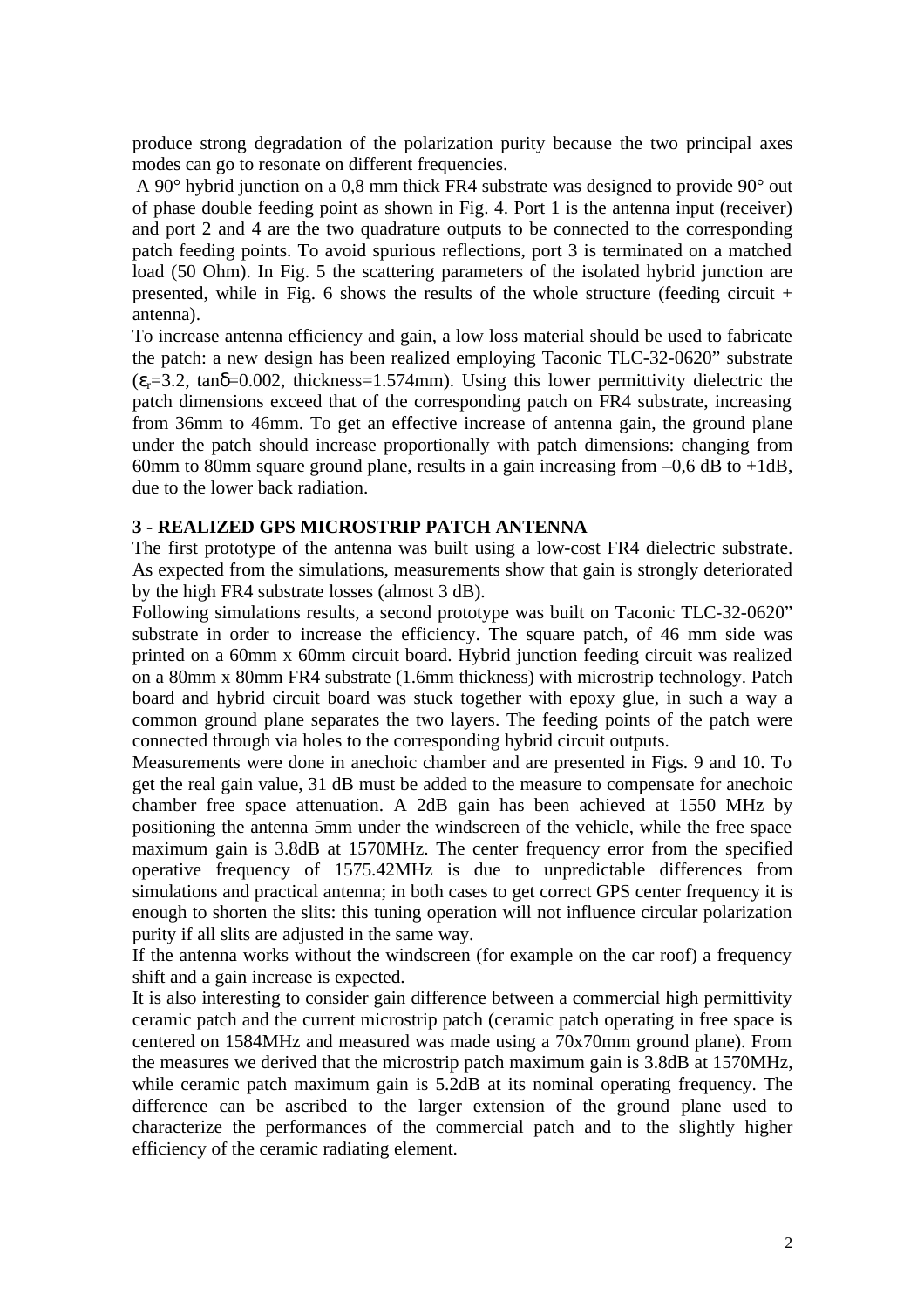#### **4 - CONCLUSION**

In this paper a microstrip patch GPS antenna thinner and cheaper than the thick ceramic patch antenna usually employed for automotive applications was proposed and analyzed.

This configuration allows to easily integrate a low noise amplifier on the substrate used for the feeding circuitry. Comparing microstrip patch GPS antenna to the thicker high permittivity ceramic patch solution, a gain reduction of about 1.5 dB is observed. The use of the quadrature feeding permits a better purity of the circular polarization and a wider impedance bandwidth allowing to reduce the environment dependence with respect to ceramic antennas. On the other hand ceramic patch is less sensitive to the windscreen closeness because of its high permittivity substrate and consequently its smaller dimensions.

#### **REFERENCE**

[1] Kin Lu Wong , Jian-Yi Wu , "Single- feed small circularly polarised square microstrip antenna" , ELECTRONICS LETTERS , Vol 33 n° 22, 23 oct 1997, p1833

[2] Wen-Shyang Chen, Chun-Kun Wu, Kin-Lu Wong, "Novel Compact Circulary polarized Square microstrip Antenna" , IEEE TRANSACTIONS ON ANTENNAS AND PROPAGATION , Vol 49, N° 3, 3 march 2001.



Fig 1- Layout of the proposed patch antenna (first layer).



Fig 3 – Left and right polarization far field patterns of the proposed antenna.



Fig 2 - Reflection and gain  $(G = -2dB)$  on port 1of GPS microstrip patch antenna with ideal feeding.



Fig  $4$  – Layout of the 90 $\degree$  hybrid used as quadrature feeding network (second layer).